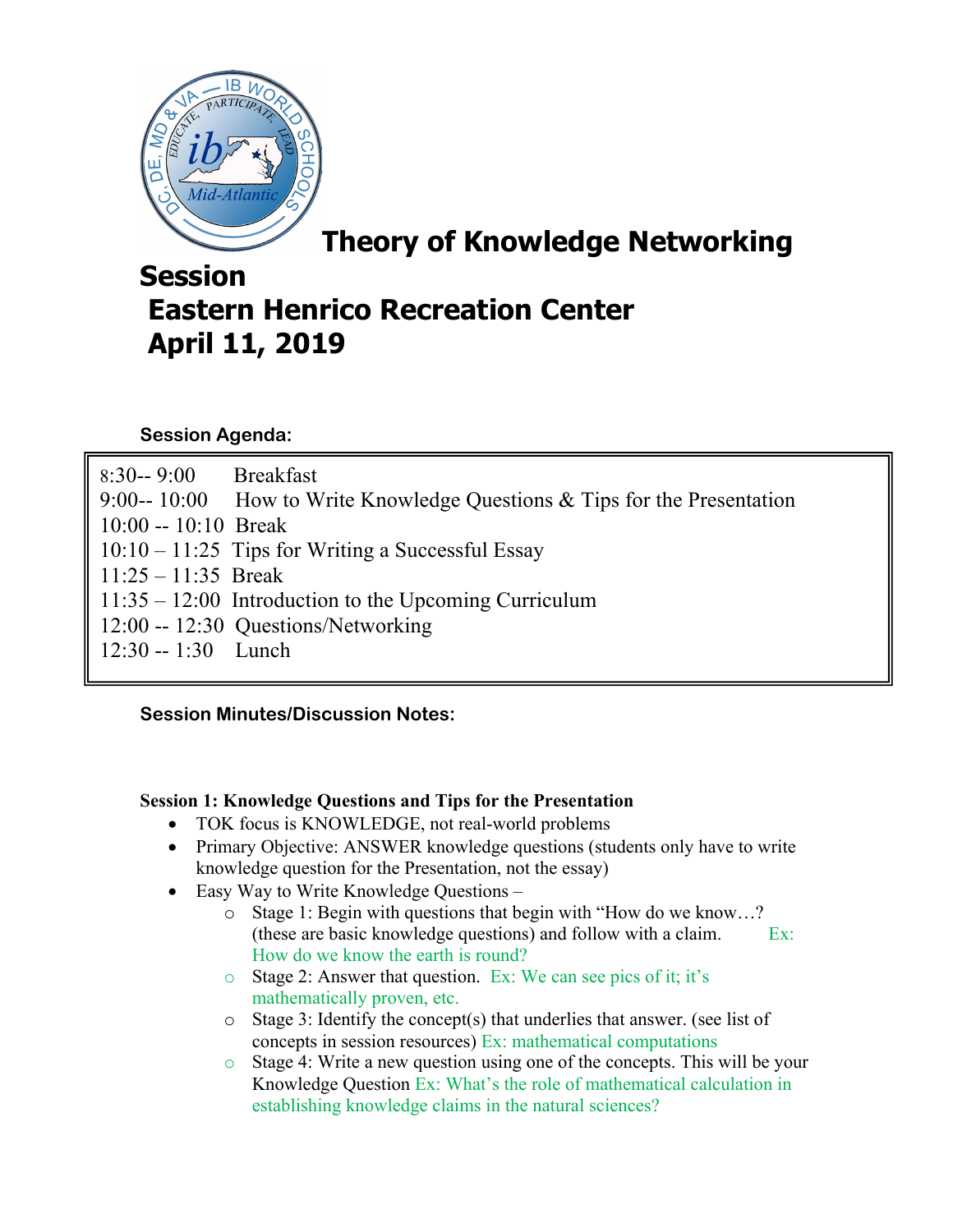- o These are better knowledge questions because they are applicable in broader, general situations.
- Observations and questions from trying the 4-step process: The multistep process gets you to a much stronger question; Is there usually a moment of realization for these students that as humans we naturally do this as we work through everyday problems?; Students need to be able to apply the question to other situations; Students often lean toward negation questions – is that ok? Students at this age are so used to seeing things as absolutes and this can be the first class to show them a spectrum of possibilities. Though there's a tendency for students to suddenly believe that we simply can't KNOW anything, we need to help them leave the course with an understanding that there are many ways we do know things even if it's without absolute certainty.
- The Presentation: Completing the form for moderation teacher comments
	- o The teachers have opportunity to interpret the results for the moderators, but copying and pasting points from the rubric are not very helpful to them.
	- o Therefore, if the actual presentation was much better or much worse than the outline, address that overtly in your comments. "I know that the knowledge question in the outline is poor; however, on the day of the presentation, the question the student used was actually and s/he also…" (When things match up, you can write, "this outline accurately reflects the presentation.")
	- o Include specific examples.
	- o Questions about the presentation:
		- § Should we write long narratives in the comments/what is sufficient? Don't rewrite the script of their presentation, but describe it instead.
		- Are we building up credentials with IB when our marks are aligned with the marks determined by IB? No, and expect that you'll get better with more experience. Plus, we tend to overmark our own students because they know where they began and how far they've come.
		- How much support do you offer the students in the formulation of the knowledge question and other elements of the presentation process? It will depend on the context of how much time you have them (100 hours or two full years). You could give them plenty of practice and feedback along the way of the course if you have time, or you can do it in one swoop, but don't create things for them. Review and give it back for refinement, but let them craft it.
		- It needs to be a real life situation. So if there's a song or a piece of art, there still needs to be a situation where there are two different perspectives. So a song or a piece of art is not, in and of itself, is not a situation. But two critics who disagree would be.
		- When is the new curriculum? Fall 2020

## **Session 2: Tips for Writing a Successful Essay**

• The only knowledge question that the students have to answer is in the essay.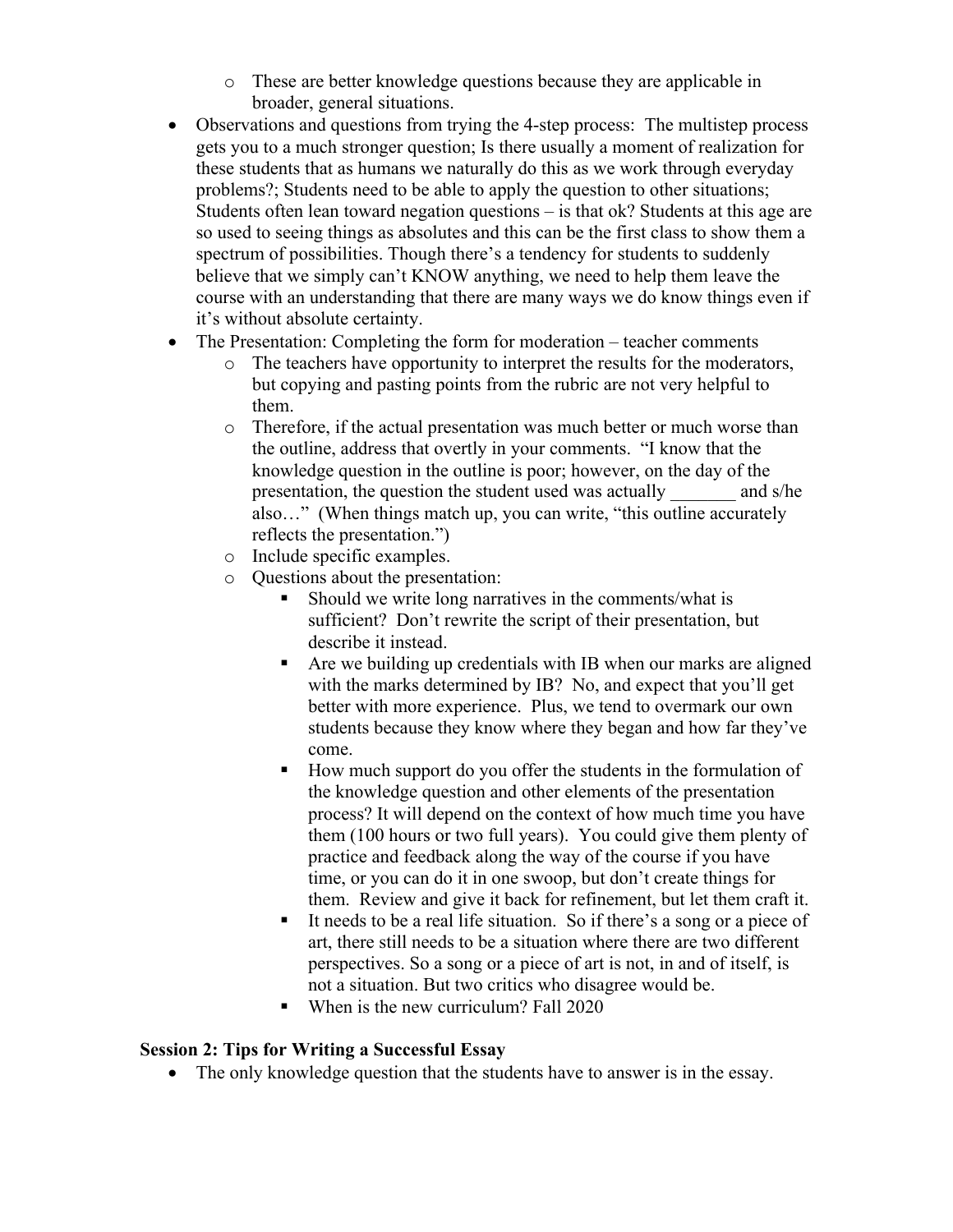- Must offer counterclaims: A counterclaim to what? A knowledge claim  $& A$ counterclaim; An interpretation – A counterclaim; An answer to the question – A counterclaim (different perspective);
- They will get the answers to the question based on the real world situation the student chooses to explore.
- If a counterclaim is invalid, don't bring it up unless you're going to invalidate it.
- If a counterclaim is valid, and it undermines your original claim, then you need to change your position. (Question: Should they change it back from the beginning of the essay or should they show the process of how they had to change their position? Answers varied – a) could lack clarity if changes midway through essay; b) it shows the progression of learning; c) no right or wrong answer to this question but remember that examiners are reading hundreds of essays and need clarity (and lack of clarity can lead to 3-4, but if it's clear it can help their score)
- Begin with examples. Participants pair to work through facilitator's planning page for students (in resources) to create two examples.
- Organization of the Essay (a comparison and contrast
- Block by block vs. point by point both can work well. Organize based on the answer to the question that the particular example provides. The area of knowledge is not the determining factor. (see PowerPoint slides in resources for examples/visuals)
- Participant Question: Given length of essay and analytical expectations of the students' communication, would it be appropriate to encourage 3 examples in more depth than going for 4 that can't be covered as deeply? Strive for balance of analytical depth among all examples regardless of how many there are; let that be a determining factor for what/how many to include. Multiple paths can get to that point.
- Discourage a student from having all four examples that have the same answer. There should be at least two different answers to the questions and explanation/analysis of why they are different.
- Once you have all of your examples, then decide on the order in which you want to put them (and why – students should have a rationale)
- Observations and questions from the activity: Is a chronological order a good way to organize? Only if the answer is best served by that approach; other ways to do it?
- Transitions are CRITICAL they establish the relationship between the ideas in adjacent paragraphs. Actively teach how to use transitions to enhance the clarity of examples and analysis.
- Answer Knowledge Questions: The prescribed title is a knowledge question or it implies a knowledge question. The essay must be an answer to that question. Students do not necessarily have to write any more knowledge questions. If you're worried about an examiner taking the criteria literally, provide a thorough explanation.
- What constitutes implications? Ask students, "So what? Why is this important?" Conclusion is a good place to address them. Some teachers recommend referencing implications in the thesis then addressing them at close of each example.